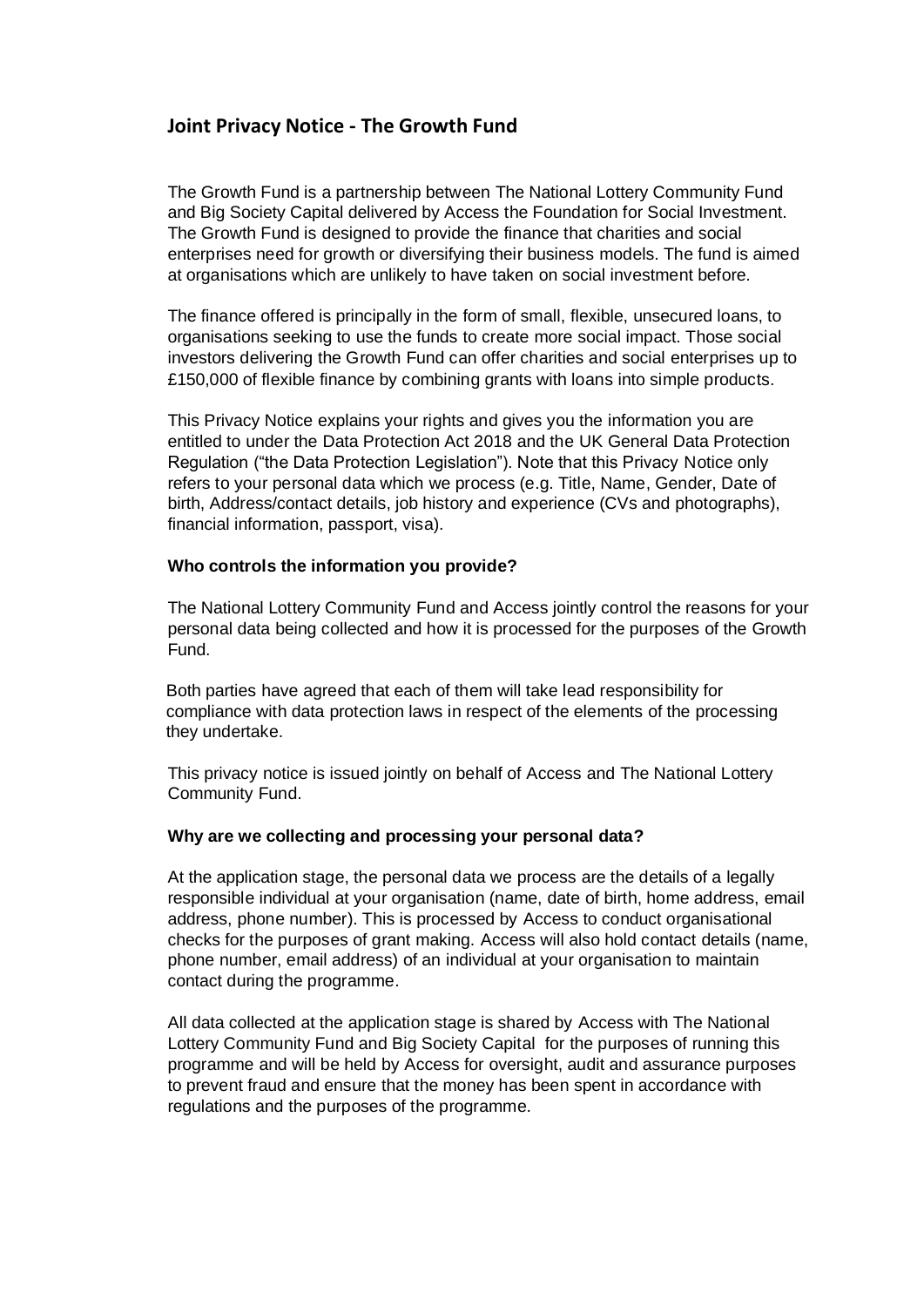Access may use publicly available information about you to carry out background checks for the purposes of assessing any risks to public funding in making a grant to your organisation.

# **Our legal basis for processing your personal data**

Access and The National Lottery Community Fund are processing your personal data as it is necessary for a task carried out in the public interest.

# **Who will we share your personal data with?**

Access hold the personal data outlined above on individual databases. Access will be able to access your email address to enable them to communicate with you regarding the project's progress and any relevant information. Access will be able to access these details to contact you to check that the money has been spent in the way agreed during your application to the Fund. Access and The National Lottery Community Fund may also share your data with The National Audit Office for the same reason.

We may share your personal data with organisations that help us to run this programme by conducting organisational checks and verifications for due diligence. Access will share data with an external evaluator Ecorys for the purpose of evaluating this programme. We will only share personal data which they need to carry out their work and subject to appropriate security measures.

The personal data Access collects from you will be shared with fraud prevention agencies who will use it to prevent fraud and money laundering and to verify your identity. If fraud is detected, you could be refused certain services, finance or employment. Further details of how your information will be used by Access and The National Lottery Community Fund and these fraud prevention agencies, and your data protection rights, can be found by contacting: [\(data.protection@tnlcommunityfund.org.uk\)](mailto:data.protection@tnlcommunityfund.org.uk)

# **How long will we keep your personal data?**

Your personal data will be retained for seven (7) years after the end of your repayment period.

#### **Your rights, e.g. access, rectification, erasure**

The data we are collecting is your personal data, and you have the right:

- To see what data we have about you
- To ask us to stop using your data, but keep it on `record
- To ask us to stop using and delete your data in certain circumstances
- To have all or some of your data corrected
- To lodge a complaint with the independent Information Commissioner (ICO) if you think we are not handling your data fairly or in accordance with the law.